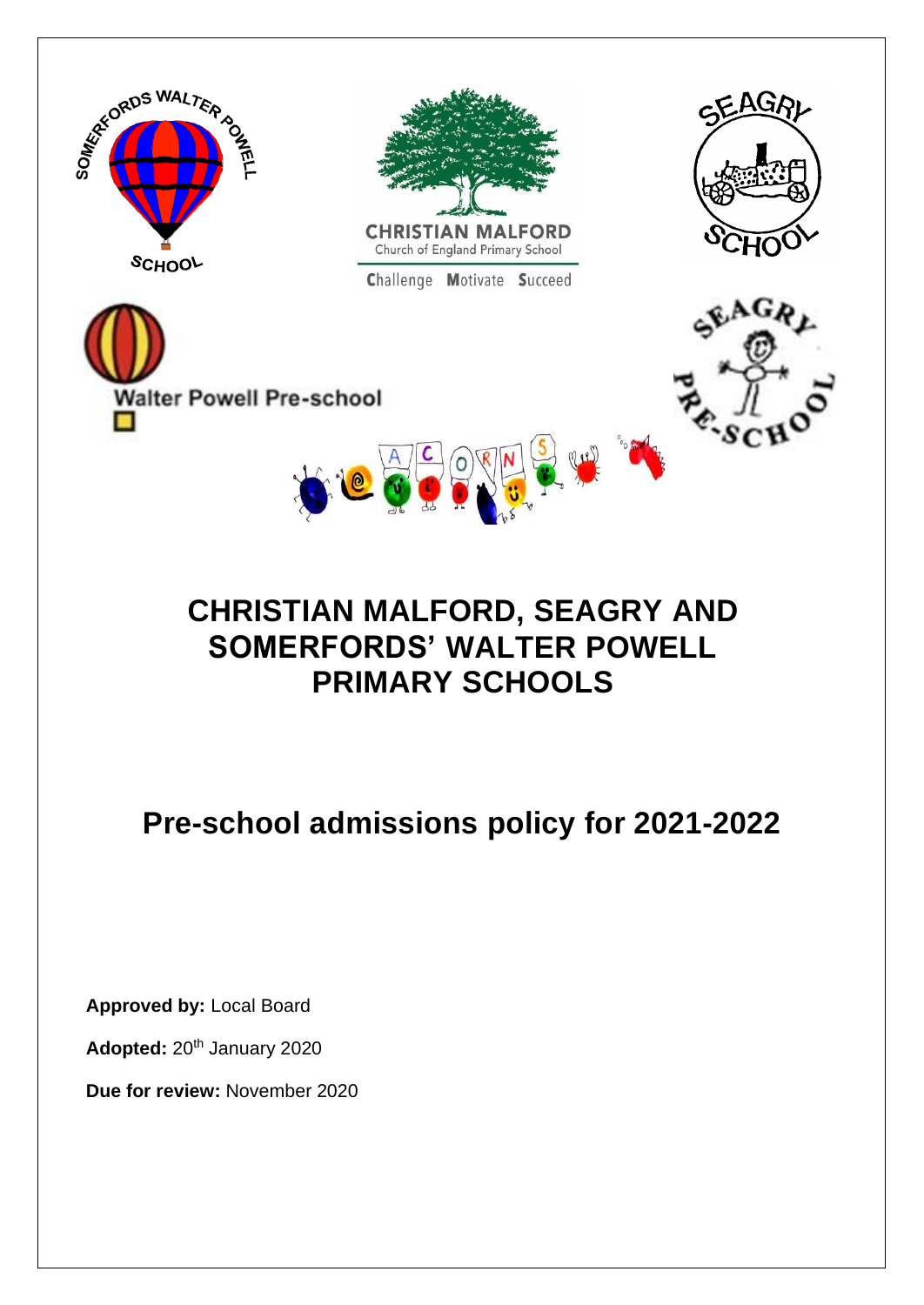## **1. Policy statement**

Although Diocese of Bristol Academies Trust ('DBAT') is the overarching admissions authority for its Academies, it is the delegated responsibility of each Academy to determine their own admission arrangements for pre-schools. Christian Malford, Seagry and Somerfords' Walter Powell Schools annually determine the admission arrangements for the pre-schools; carry out any consultation on substantive changes and publish the admission arrangements on their websites.

In accordance with requirements, we will consult local stakeholders when changes are made to the Admissions Policy for Pre-schools. If, following the annual review of the policy, no changes are proposed, no formal consultation will take place.

### **2. Pre-schools**

The pre-schools are as follows:

| Pre-school                        | Acorns           | Seagry           | <b>Walter Powell</b> |
|-----------------------------------|------------------|------------------|----------------------|
|                                   | Pre-school       | Pre-school       | Pre-school           |
|                                   |                  |                  |                      |
|                                   |                  |                  |                      |
| School                            | Christian        | Seagry           | Somerfords'          |
|                                   | Malford          |                  | <b>Walter Powell</b> |
|                                   |                  |                  |                      |
| Age range                         | $2 - 4$ years    | $2 - 4$ years    | $2 - 4$ years        |
| Days open                         | Monday - Friday  | Monday - Friday  | Monday - Friday      |
| <b>Hours offered</b>              | $8.30 - 3pm$     | 8.45-3.15pm      | 8.45-3.00pm          |
| Places in each session            | 21 (with no      | 16 (with no      | 16 (with no more     |
|                                   | more than eight  | more than four   | than four two year   |
|                                   | two year olds in | two year olds in | olds in each         |
|                                   | each session)    | each session)    | session)             |
|                                   |                  |                  |                      |
| Hourly rates $-3$ and 4 year olds | £4.20            | £4.20            | £4.20                |
| Hourly rates $-2$ year olds       | £4.50            | £4.50            | £4.50                |

### **3. Application process**

To apply for a place an application form must be completed and submitted to the pre-school manager. Applications are accepted through-out the year and forms are available by request from the pre-school manager. The pre-schools are committed to accepting all children who apply if there are places available.

Once the application form has been reviewed the pre-school manager will contact the applicants within in two weeks during term time and confirm whether a place can be offered for the sessions requested and agree a start date.

A place at the pre-school does not guarantee a child a place at the school. Parents must follow the primary school application process to apply for a place at the school.

## **4. Oversubscription criteria**

Children who already attend the pre-school will be given the opportunity to pre-book increases in hours for the remainder of the time their child attends the pre-school. This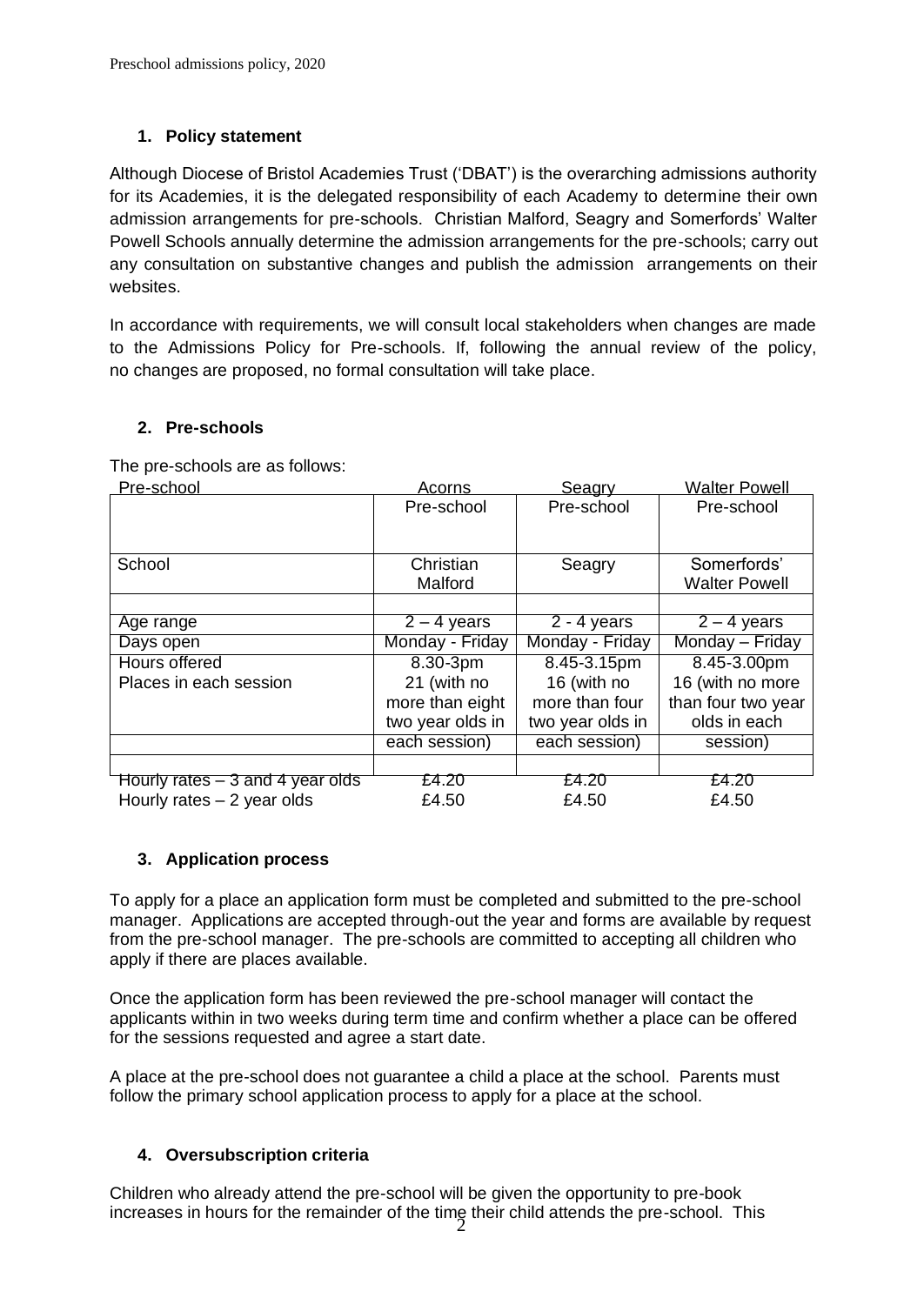process will reserve the hours for them and will be taken into account when offering places to children who are not already registered with the pre-school

If there are more applications than places available places will be allocated to children in the order the completed application forms were handed to the pre-school manager.

If a child has not attended pre-school for two consecutive weeks without giving the preschool manager notice of their absence and return date the pre-school manager will use their discretion to offer the place to a child on the waiting list.

If the pre-school has places in sessions that have not originally been applied for on the application form these will be offered to any children who did not originally get offered a place. If the parent does not accept this offer the child will be added to the waiting list.

## **5. Waiting Lists**

Pre-school managers will maintain a waiting list. Children will be listed in the order their application forms were received and places offered to children as they become available. Parents can ask where their child is on the waiting list.

## **6. Appeal process**

As pre-school provision is non-statutory, the school's decision is final and there is no formal right for appeal. However, if concerns are raised about the allocation of pre-school places parents should contact the Local Board via the school office and these concerns will be considered. If the Local Board agree that a child should have been offered a place then the child will be offered the next available place.

### **7. Monitoring and review**

The Local Board will monitor and review this policy every year. This policy was approved by the Joint Local Board on and will be reviewed in November 2020.

Signed: …………………………………………….

Chair of Joint Local Board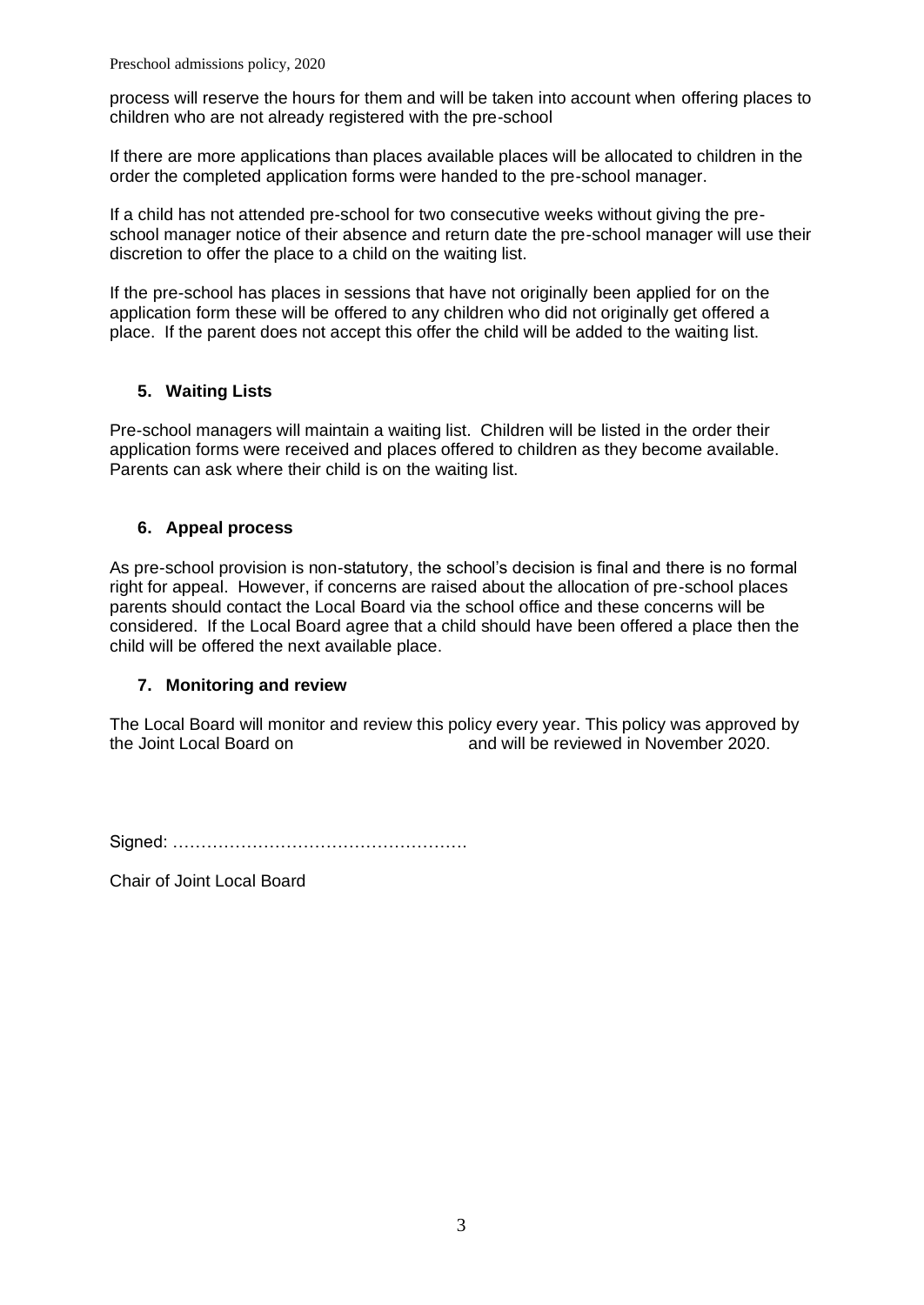## **[ ] Pre-school**

## **Application & Medical Details Form**

I have read the [ ] Pre-school Information Pack and wish to apply for a place for my child at [ ] Preschool. I understand that:

- My child may be assessed against the seven desirable learning outcomes as required by OFSTED
- On occasions a student may help at [ ] Pre-school on work experience for a relevant course
- Some of the information recorded on this form will be used to compile statistics on school careers and experiences of pupils from different ethnic backgrounds. The information will be passed on to the Local Authority and the Department for Education (DfE) to contribute to local and national statistics, and to help ensure that all pupils have the opportunity to fulfil their potential.

| Surname of child | First names (underline name generally | Boy or Girl    |
|------------------|---------------------------------------|----------------|
|                  | used)                                 |                |
|                  |                                       |                |
| Date of birth    | Proposed term and year of entry       | Nationality    |
|                  |                                       |                |
|                  |                                       |                |
| Child's Religion | Country of birth                      | First language |
|                  |                                       |                |
|                  |                                       |                |

Please underline the name of each adult who has parental responsibility.

|                                  | Mother/Guardian | Father / Guardian | Carer |
|----------------------------------|-----------------|-------------------|-------|
| <u>- Eull name &amp; title: </u> |                 |                   |       |
| Address:                         |                 |                   |       |
|                                  |                 |                   |       |
| Home tel no:                     |                 |                   |       |
| Work tel no:                     |                 |                   |       |
| Mobile tel no:                   |                 |                   |       |
| Email address                    |                 |                   |       |
| Service Personnel                | YES/NO          | YES/NO            |       |
| (Please circle)                  |                 |                   |       |
|                                  |                 |                   |       |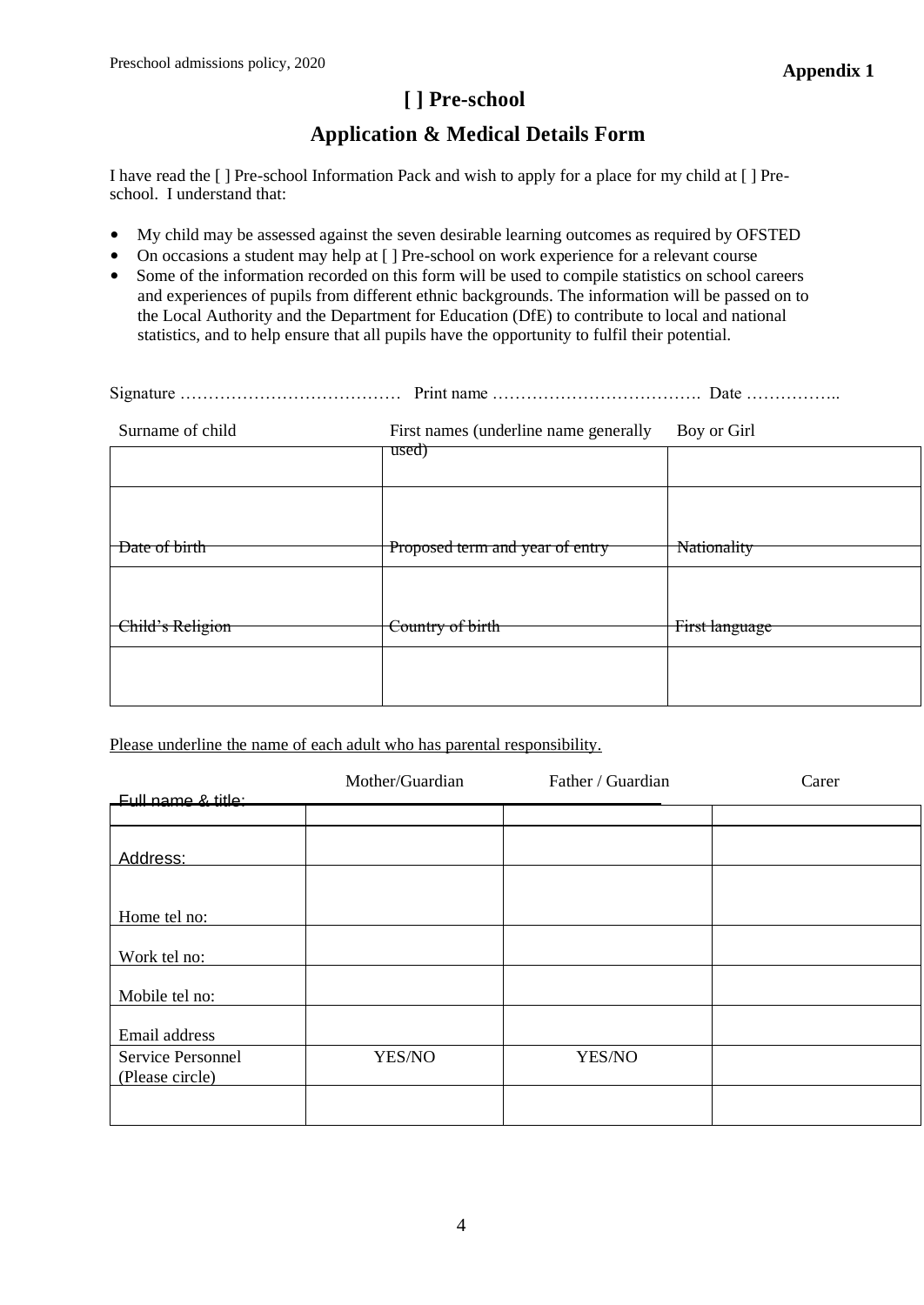## **Hours required – Sessions and hours are different for each pre-school. Confirm with pre-school manager**

Please tick the hours you would like your child to attend.

| Hours                                     | Monday | Tuesday | Wednesday | Thursday | Friday |
|-------------------------------------------|--------|---------|-----------|----------|--------|
| <b>Early Morning</b><br>$8.30$ am $-9$ am |        |         |           |          |        |
| Morning<br>$9am - 12n$ oon                |        |         |           |          |        |
| Lunch<br>$12$ noon $-1$ pm                |        |         |           |          |        |
| Afternoon<br>$12$ noon $-3$ pm            |        |         |           |          |        |

## **Induction morning**

We like to invite all new children for an induction, please tick your preferred day(s):

| Monday                                                                                                                                                                                          | Tuesday | Wednesday |                  | Thursday | Friday |
|-------------------------------------------------------------------------------------------------------------------------------------------------------------------------------------------------|---------|-----------|------------------|----------|--------|
| Is there any person who may regularly deliver of collect<br>your child, or who we may contact in an emergency?<br>Is there any specific person to whom your child should<br>not be handed over? |         |           | Name:<br>Tel No: |          |        |
|                                                                                                                                                                                                 |         |           |                  |          |        |
| Your doctors details:                                                                                                                                                                           |         |           | Name:            |          |        |
|                                                                                                                                                                                                 |         |           | Address:         |          |        |
|                                                                                                                                                                                                 |         |           | Tel No:          |          |        |
| Your Health Visitor's details:                                                                                                                                                                  |         |           | Name:            |          |        |
|                                                                                                                                                                                                 |         |           | Tel No:          |          |        |
| Your child will normally be given milk to drink mid-<br>morning. Please let us know is he/she is allergic to milk.                                                                              |         |           |                  |          |        |
| Does you child have any other allergies or severe reaction<br>to stings or bites? If so, please give details                                                                                    |         |           |                  |          |        |
| Has your child had any serious injuries or illnesses?                                                                                                                                           |         |           |                  |          |        |
| Does your child have any medical condition and are they<br>taking any medication for the conditions, eg asthma and<br>asthma inhaler?                                                           |         |           |                  |          |        |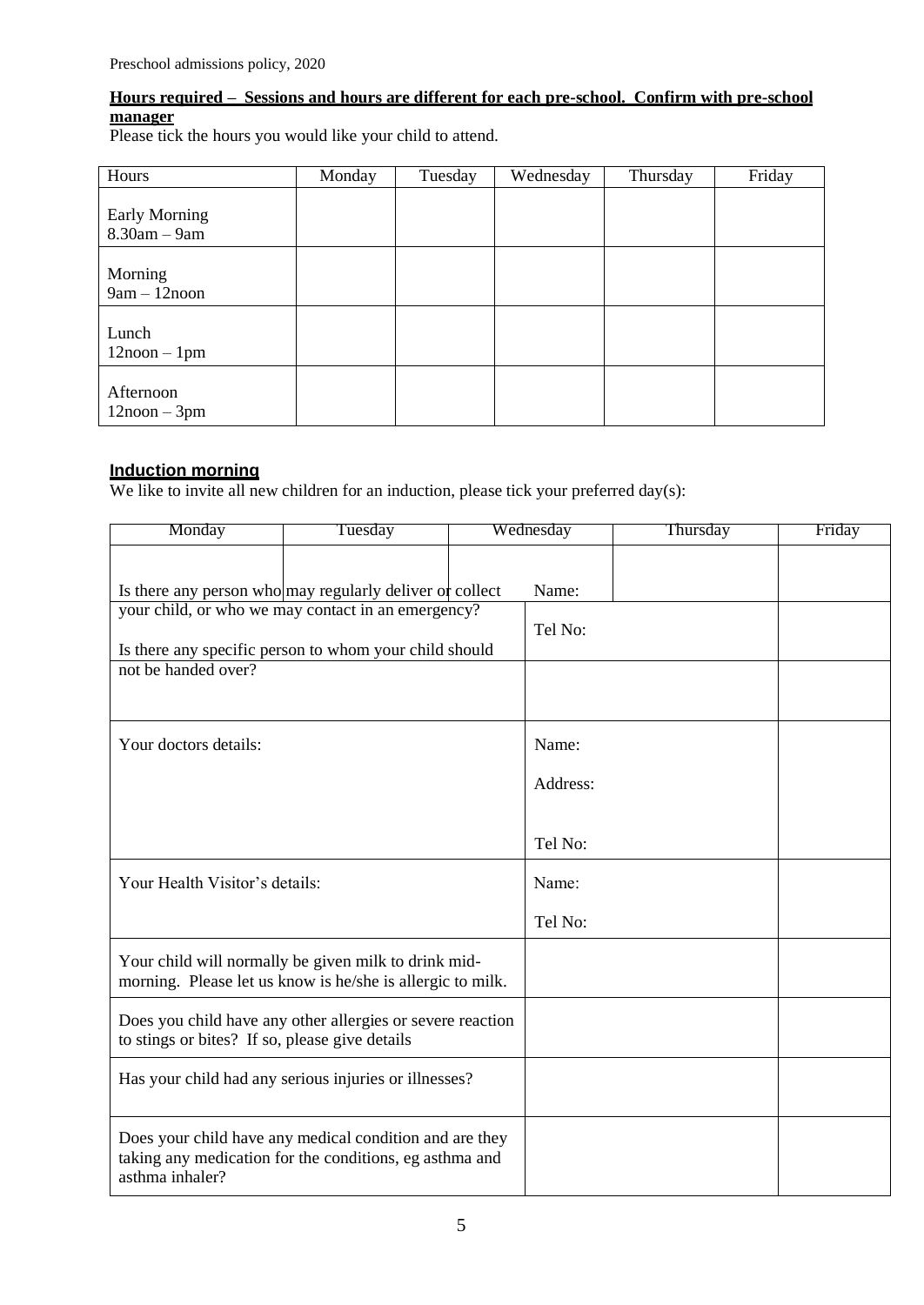| What immunisations has your child received?                                                                  |     |                   |  |
|--------------------------------------------------------------------------------------------------------------|-----|-------------------|--|
| Please tick:                                                                                                 |     |                   |  |
| Diptheria, Whooping Cough, Tetanus                                                                           |     | 1() 2() 3()       |  |
| Poliomyelitis                                                                                                | 1() |                   |  |
| <b>HIB</b>                                                                                                   | 1() |                   |  |
| Measles, Mumps, Rubella (MMR)                                                                                | 1() |                   |  |
| Booster: DIP and Tetanus, Polio, MMR                                                                         |     | $1() \t2() \t3()$ |  |
| Any other, please give details                                                                               |     |                   |  |
|                                                                                                              |     |                   |  |
| Is you child fully potty trained?                                                                            |     |                   |  |
|                                                                                                              |     |                   |  |
| Does your child already attend a pre-school or other<br>establishment away from his/her primary carer?       |     |                   |  |
| Does you child have a favourite TV character, toy or                                                         |     |                   |  |
| hobby? (This may help pre-school staff to settle your<br>child in the first few visits)                      |     |                   |  |
|                                                                                                              |     |                   |  |
| Is there any other information which the pre-school<br>should know or which would help your child to get the |     |                   |  |
| most from his/her time with us? (e.g. cultural, religious                                                    |     |                   |  |
| or special needs)                                                                                            |     |                   |  |
|                                                                                                              |     |                   |  |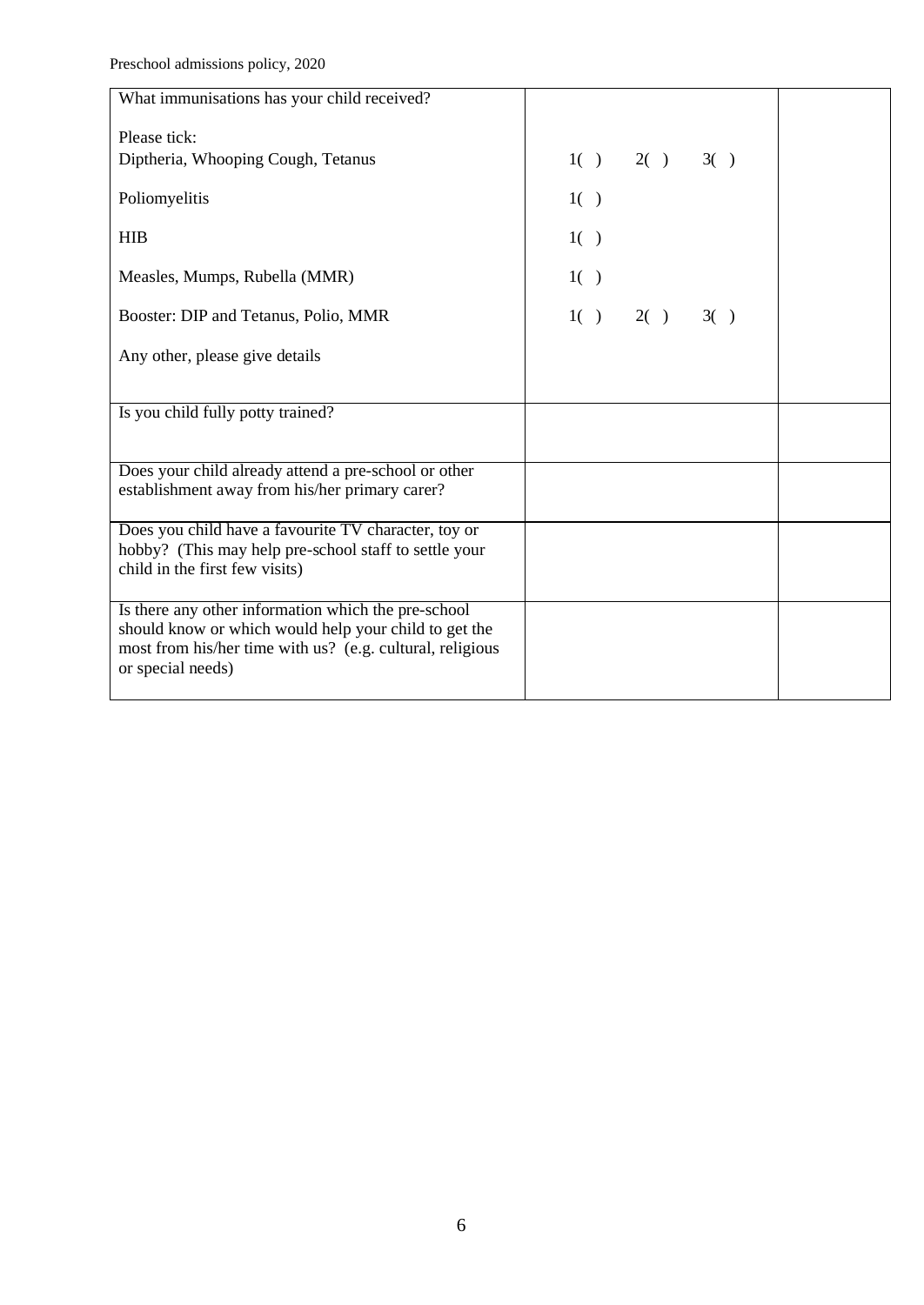#### **Ethnicity Data Collection Form**

*Our ethnic background describes how we think of ourselves. This may be based on many things, including, for example, our skin colour, language, culture, ancestry or family history. Ethnic background is not the same as nationality or country of birth.*

*The Information Commissioner (formerly the Data Protection Registrar) has recommended that young people aged over 11 years old have the opportunity to decide their own ethnic identity. Parents or those with parental responsibility are asked to support or advise those children aged over 11 in making this decision, wherever necessary. Pupils aged 16 or over can make this decision for themselves.*

Please study the list below and **tick one box only** to indicate the ethnic background of the pupil or child named above. Please also tick whether the form was filled in by a parent or the pupil. **White** Code

| [ ] White British                                            | <b>WBRI</b> |              |
|--------------------------------------------------------------|-------------|--------------|
| [ ] White Irish                                              | <b>WIRI</b> |              |
| [ ] White Traveller / Traveller of Irish Origin<br>$\bullet$ | <b>WIRT</b> |              |
| [ ] White Turkish / Turkish Cypriot<br>$\bullet$             | <b>WTUR</b> |              |
| [ ] White Eastern European                                   | <b>WEEU</b> |              |
| [ ] White Western European<br>$\bullet$                      | <b>WWEU</b> |              |
| [ ] White Gypsy<br>٠                                         | <b>WROM</b> |              |
| [ ] White Roma<br>$\bullet$                                  | <b>WROM</b> |              |
| [ ] White other                                              | <b>WOTW</b> |              |
| <b>Mixed</b>                                                 |             |              |
| [] Mixed White and Black Caribbean<br>٠                      | <b>MWBC</b> |              |
| [ ] Mixed White and Black African                            | <b>MWBA</b> |              |
| [ ] Mixed White and Asian<br>٠                               | <b>MWAS</b> |              |
| [ ] Any other mixed background                               | <b>MOTH</b> |              |
| <b>Asian or Asian British</b>                                |             |              |
| [ ] Indian                                                   | <b>AIND</b> |              |
| [ ] Pakistani<br>$\bullet$                                   | <b>APKN</b> |              |
| [ ] Bangladeshi                                              | <b>ABAN</b> |              |
| [ ] Nepalese<br>$\bullet$                                    | <b>ANEP</b> |              |
| [ ] Other Asian                                              | <b>AOTA</b> |              |
| <b>Black or Black British</b>                                |             |              |
| [ ] Black Caribbean                                          | <b>BCRB</b> |              |
| [ ] Black African<br>$\bullet$                               | <b>BAFR</b> |              |
| [ ] Any other Black background                               | <b>BOTH</b> |              |
| <b>Chinese</b>                                               |             |              |
| [ ] Chinese<br>$\bullet$                                     | <b>CHNE</b> | I            |
| Any other ethnic background                                  |             | $\mathbf{i}$ |
| [ ] Filipino                                                 | OFIL        | $\mathbf{p}$ |
| [ ] Japanese<br>٠                                            | <b>OJPN</b> | $\mathbf P$  |
| [ ] Moroccan<br>٠                                            | <b>OMRC</b> | $\mathbf P$  |
| [ ] Thai<br>$\bullet$                                        | <b>OTHA</b> |              |
| [ ] Any other Ethnic Group                                   | <b>OOEG</b> |              |

**This information was provided by:**  Parent  $\lceil \cdot \rceil$ Pupil [ ]

[ ] **I do not wish an ethnic background category to be recorded** REFU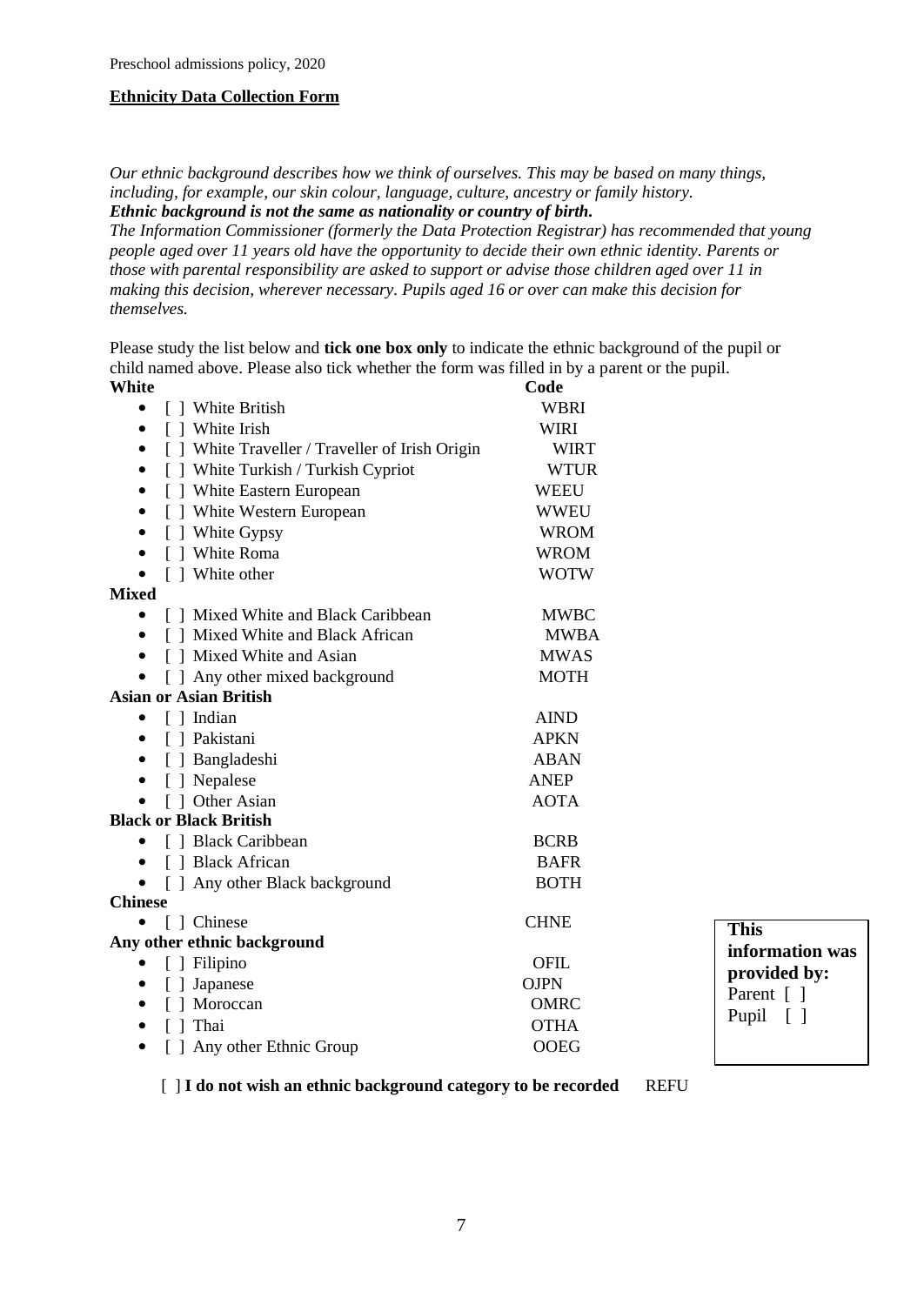## **[ ] Pre-school**

### **Permission Sheet**

**Child's full name: …………………………………………………..**

| <b>Initials</b>                                                                                                                                                                                                                             |
|---------------------------------------------------------------------------------------------------------------------------------------------------------------------------------------------------------------------------------------------|
|                                                                                                                                                                                                                                             |
|                                                                                                                                                                                                                                             |
|                                                                                                                                                                                                                                             |
|                                                                                                                                                                                                                                             |
|                                                                                                                                                                                                                                             |
|                                                                                                                                                                                                                                             |
|                                                                                                                                                                                                                                             |
| I confirm that pictures of my<br>child may/may not* be included<br>on the [] Preschool Facebook<br>page.<br>I confirm that I will not share<br>pictures and/or include names<br>from [] Preschool Facebook<br>page.<br>Signed<br>Print name |
|                                                                                                                                                                                                                                             |